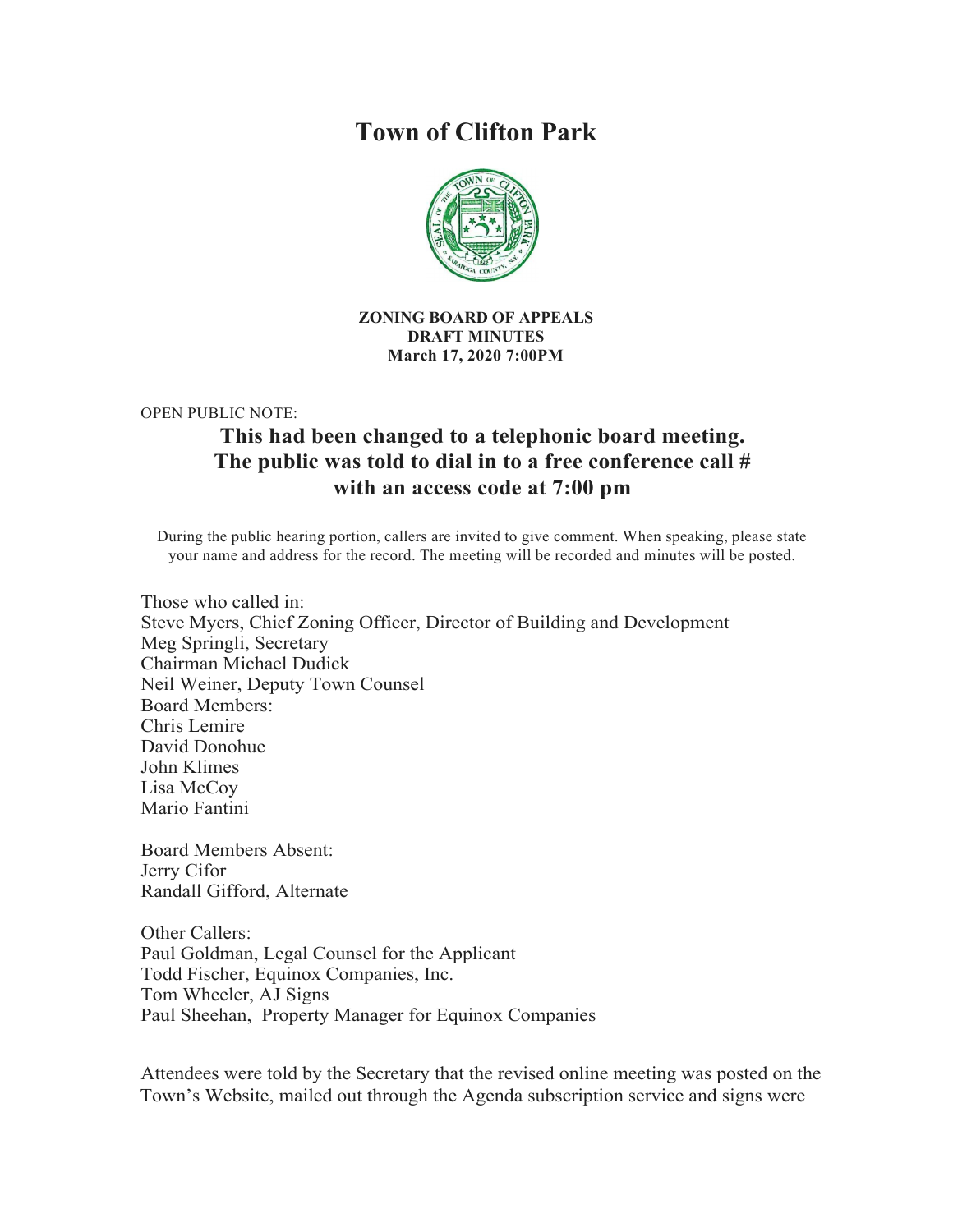posted on the doors at Town Hall advising the public of the changes and instructing them how to call in if they so desired. Mr. Dudick noted that 6 members of the board had called in and the meeting officially commenced at 7:05pm. The chairman reminded the applicant that approval by 4 out of 6 members was needed in order to grant this variance. The applicant indicated that they would like to proceed with the application via the telephone meeting of the ZBA.

### **OLD BUSINESS:**

1) An application from **Exit 9 Self Storage** requests variances from Chapter 171, Table 1. A Business not a building is allowed two wall signs not to total greater than 60 sf. Existing wall sign of 84 sf to be removed. 1) Variance needed for three wall signs. 2) Variance needed for 314 sf-60sf Allowed= 254 sf. Property is located at 101 Sitterly Road, Clifton Park, NY 12065. (Permit #81240)

Mr. Dudick stated that this item on the agenda was a continuation of a public hearing opened on 3/3/2020.

Tom Wheeler of AJ Signs presented the resubmittal. Drawings were sent to board members via email. They were also uploaded to a chat link on the web should anyone want to review them. Mr. Wheeler explained that the applicant had eliminated one sign per the recommendation of the board at the last meeting, so they no longer needed a variance for the third sign. They are asking for one 138-sf. sign on the new building and to 59.6-sf to replace the old existing sign on the old building. Both will be seen from I-87, total sf 197.98 complying with the signage at Ellis.

Mr. Myers stated that his practice was to round up to whole numbers and therefore would count the application as 199 total sf being requested at this meeting. Therefore Mr. Myers said that the current variance being requested was now 139 sf in total for the signs.

Mr. Goldman stated that this was consistent with the sign across the street, and the speaker thanked the Zoning Board members for their guidance.

There being no members of the public who indicated a desire to speak when asked, Mr. Dudick moved to close the public hearing. All voted in favor. The public hearing was closed at 7:12pm.

Mr. Myers stated his opinion that the west side of one building facing Sitterly Road would be a better location for the sign rather than facing the Northway. Mr. Dudick then asked if the proposed size of the signage was consistent with the surrounding area. Mr. Myers added that he felt it was consistent with the maximum square footage that had been granted to Ellis and added that the application was a Type II action pursuant to SEQR and no further review was required.

Mr. Weiner asked the owners to clarify the name of the business and they responded that it was Exit 9 Self Storage, Inc.

Next, Chris Lemire thanked applicants for listening to the Board's concerns and submitting the revised application reduced to two signs.

Mr. Dudick asked if the proposal was for two signs facing westward and Mr. Wheeler responded that one was facing west, and one would face north.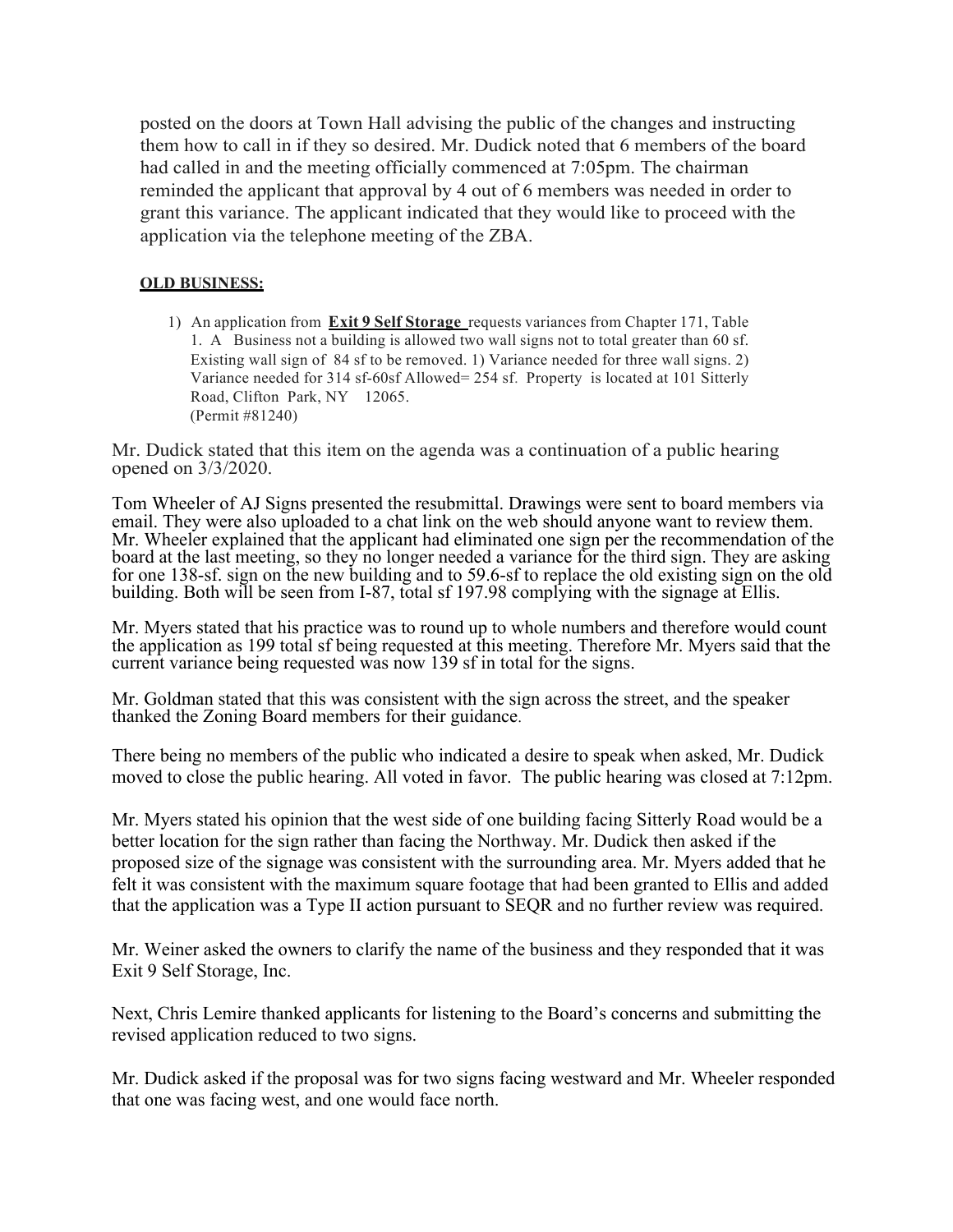Mr. Dudick moved, seconded by Mr. Lemire, to approve the variance as amended by to a 139-sf variance allowing for 199-sf in total for the two wall signs at Exit 9 Self Storage located at 101 Sitterly Road.

Mr. Weiner read the five criteria for approval

- Factor A: Whether an undesirable change will be produced in the character of the neighborhood or a detriment to nearby properties will be created by the granting of the sign variance.
- Response: No, the self-storage facility has been in existence for a while at this location.
- Factor B: Whether the benefit sought by the applicant can be achieved by some method, feasible for the applicant to pursue, other than a sign variance.
- Response: Yes, the signs could be smaller but it was a reasonable request, and an appropriate size for the buildings.
- Factor C: Whether the requested sign variance is substantial.
- Response: No, it appears commensurate with neighboring signage
- Factor D: Whether the proposed variance will have an adverse effect or impact on the physical or environmental conditions in the neighborhood or district.
- Response: No
- Factor E: Whether the alleged difficulty was self-created. (Note, this consideration shall be relevant to the decision of the Zoning Board of Appeals but shall not necessarily preclude the granting of the sign variance.
- Response: Yes, as all variances are, but this would not be preclusive

Roll Call:

Chris Lemire - yes David Donohue - yes John Klimes - yes Lisa McCoy - yes Mario Fantini - yes Chairman Dudick – yes

Noes: None The variance was unanimously approved

### **NEW BUSINESS:** - None

Chairman Dudick then asked members to indicate their approval of the Minutes for the March 3, 2020 ZBA Meeting.